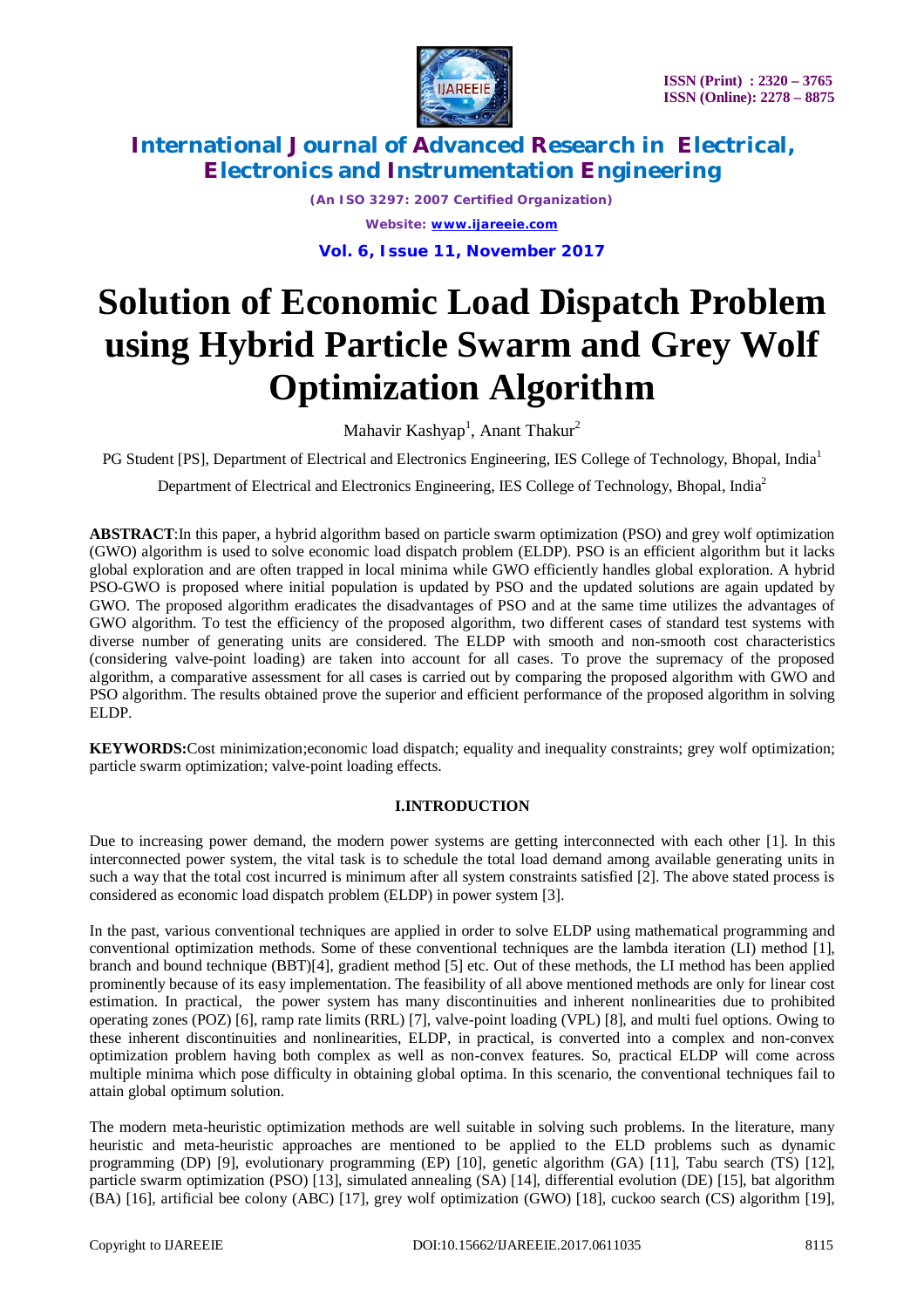

*(An ISO 3297: 2007 Certified Organization)*

*Website: [www.ijareeie.com](http://www.ijareeie.com)*

#### **Vol. 6, Issue 11, November 2017**

kinetic gas molecules optimization (KGMO) [20], exchange market algorithm (EMA) [21], back tracking search (BTS) algorithm [22] etc. A comprehensive literature survey of modern day evolutionary and swarm-based can be found in [23].

PSO is proposed in 1995 by Eberhart and Kennedy [24] and successfully applied to solve complex engineering problems. Mirjalili et al. in the year 2014 proposed GWO algorithm [25]. It is a meta-heuristic algorithm for global optimization. It was inspired by the hunting behaviour of grey wolves. A hybrid version of PSO and GWO algorithm is proposed in this study to solve practical ELDP with smooth and non-smooth cost characteristics satisfying different system constraints. The solution to the problem is carried out for system without transmission loss where two different standard test systems are considered. The results obtained from hybrid PSO-GWO are compared to the results obtained from GWO and PSO algorithm in order to test the supremacy and efficiency of the proposed algorithm.

The rest of the paper is organized as follows. Section II discusses the problem definitions. The proposed algorithm is described in section III. Section IV discusses the simulation results. The work is concluded in section V.

### **II.PROBLEM DEFINITION**

#### A. Generator operating cost

The overall cost of operation of plants consists of fuel cost, labour cost, maintenance and supplies. In general way, the labour cost, maintenance and supply do not change. Thus, the fuel costs are always taken into consideration for ELD problem. The objective of economic load dispatch is to minimize the total generation cost (including fuel cost, plus emission cost, plus operation/maintenance cost, plus network loss cost) by meeting operational constraints. In practical cases, the formulation of fuel cost of generators is taken in the form of quadratic function of generated output real power. However, the cost characteristic can be classified on the basis of smooth and non-smooth nature as smooth cost characteristic and non-smooth characteristic curve.

#### *1) Smooth cost function*

It depicts the simplest cost function. It can be mathematically expressed as a quadratic function  $F_m(P_m) = a_m P_m^2 + b_m P_m + c_m$  (1) where,  $a_m$ ,  $b_m$  and  $c_m$  are the cost coefficients of *m*th generating unit.  $P_m$  is the generated power of the *mth* unit.

#### *2) Non-smooth cost function*

It involves numerous non-differentiable positions to show the VPL effects that are present in EDP. VPL effect is a process that appears in power plants that generally consist of multiple valves for controlling the output power of the units. The steam entering valves in thermal units are first opened, then there is a abrupt increase in losses which leads to the appearance of ripples in cost characteristics curve. It can be formed as a quadratic and a sinusoidal function:

$$
F_m(P_m) = a_m P_m^2 + b_m P_m + c_m + \left| e_m \sin \left( f_m \left( P_m^{\min} - P_m \right) \right) \right| \tag{2}
$$

where,  $e_m$  and  $f_m$  are the fuel cost coefficients of the *m*th unit.  $P_m^{\min}$  is the minimum generation limit of the *mth* unit.

The total generation cost (in \$/hr) of the plant is given as

$$
TC = \sum_{r=1}^{N} F_m(P_m)
$$
\n(3)

where,  $TC$  is the total fuel cost of the plant and  $N$  is the total number of generating units in the plant.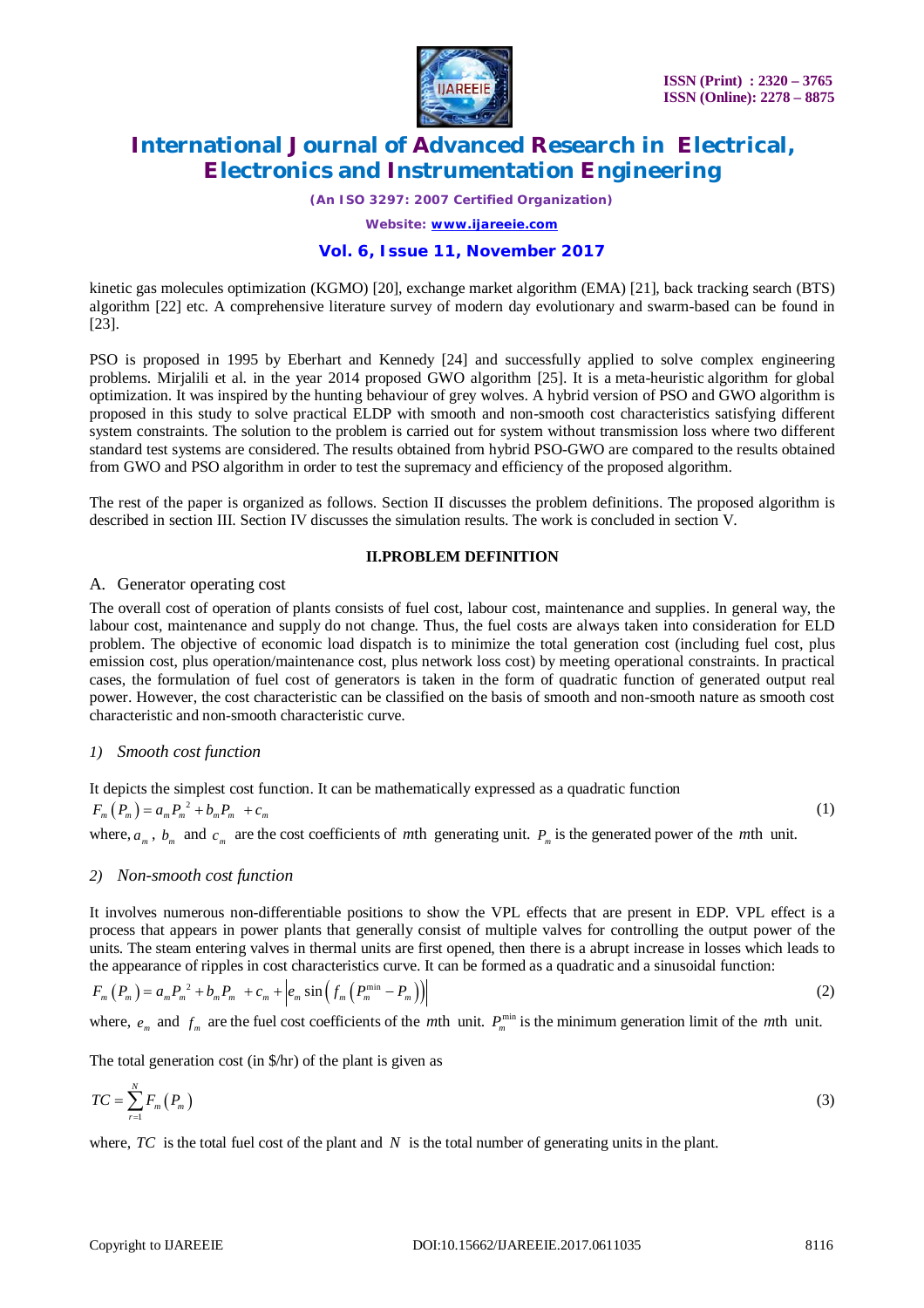

*(An ISO 3297: 2007 Certified Organization)*

*Website: [www.ijareeie.com](http://www.ijareeie.com)*

### **Vol. 6, Issue 11, November 2017**

#### B. System Constraints

As it is stated before, the solution of ELD problem can be near to practical solution if the system constraints are satisfied. The system constraints are defined below.

*1) Power balance constraint*

The power generated has to be equal to the power demand required. It is defined as:

$$
\sum_{r=1}^{N} P_m = P_D \tag{4}
$$

where,  $P<sub>D</sub>$  is the total power demand.

#### *2) Generator limit constraint*

The generating units of thermal power plants operate within their limits.  $P_{\rm m}^{\rm min} \leq P_{\rm m} \leq P_{\rm m}^{\rm max}$  (5)

where,  $P_m^{\text{min}}$  and  $P_m^{\text{max}}$  are the minimum and maximum generating limits of the *m*th generating unit.

#### **III.PROPOSED ALGORITHM**

#### A. Particle Swarm optimization

PSO was developed by James Kennedy and Russell Eberhart in 1995 [24]. The inspiration behind PSO is the bird flocking behaviour. It is a population based algorithm and is categorized in nature-inspired optimization algorithms. In PSO, the initial population is subjected to fitness evaluation and the best solution is regarded as *pbest*. The other solution try to update their position based on *pbest* with certain velocity. After, some iteration, the better values are stored in archive and regarded as *gbest*. From the knowledge of *pbest* and *gbest*, the solution are modified at each iteration until global optima is found. The particle updates its velocity and positions with following equations based on *pbest* and *gbest*:

$$
v_{r,j}^{new} = v_{r,j} + \left(c_1 \times rand \left(\right) \times \left( \text{pbest}_{r,j} - x_{r,j} \right) \right) + \left(c_2 \times rand \left(\right) \times \left( \text{gbest}_{r,j} \right) - x_{r,j} \right) \tag{6}
$$

where,  $v_{r,j}^{new}$  is the updated velocity of the *j*th decision variable of the *r*th population.  $v_{r,j}$  is the old velocity of the *j*th decision variable of the *r*th population.  $c_1$  and  $c_2$  are the learning factors whose value is taken as 2. *rand* () is any random number evenly distributed in the range  $[0,1]$ . *pbest<sub>r,j</sub>* and *gbest<sub>r,j</sub>* are the local and global best particle for *j*th decision variable of the *r*th population.  $x_{r,j}$  is the present value of the particle.

and

$$
x_{r,j}^{new} = x_{r,j} + v_{r,j}^{new} \tag{7}
$$

where,  $x_{r,j}^{\text{new}}$  is the new particle that will take part in the next generation.

#### B. Grey wolf optimization

The GWO is introduced by Mirjalili*et al.*, [25]. This algorithm is inspired by the social behaviour and the hunting mechanism of grey wolves. It has been seen that in a pack of wolves, some wolves play the role leaders and the other follow their instructions. The leader wolves are called alpha. Next to these alpha wolves come next set wolves that are not the leaders but are very close to leaders. They are called beta. Then there comes a group of wolves who follows the commands of alpha and beta wolves and are called delta. The last level of wolves consists of child and old wolves and they are called omega. The GWO algorithm is provided in the mathematical forms as follows.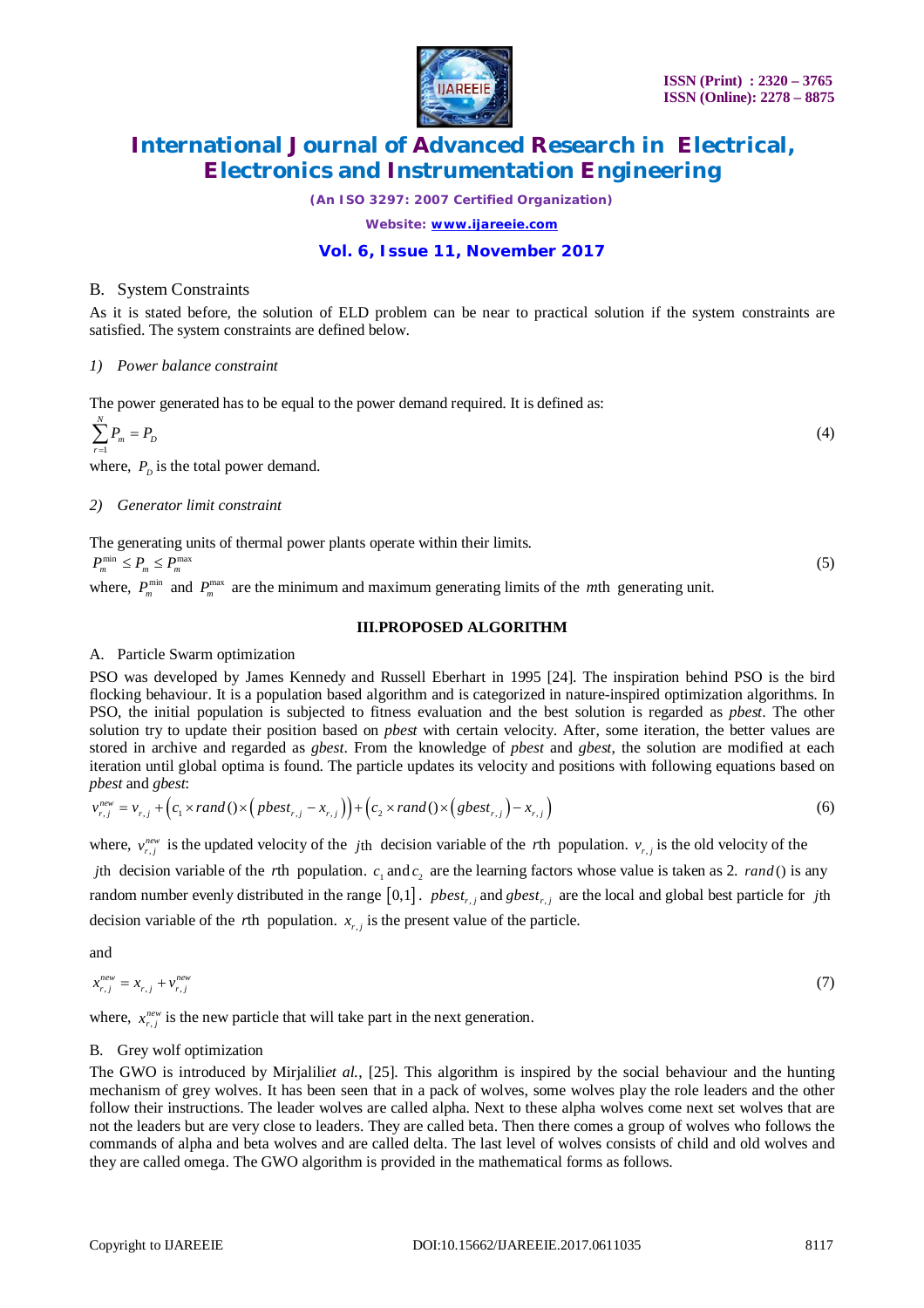

*(An ISO 3297: 2007 Certified Organization) Website: [www.ijareeie.com](http://www.ijareeie.com)*

### **Vol. 6, Issue 11, November 2017**

#### *1) Social hierarchy*

In the design of GWO, the social hierarchy of wolves is considered. Alpha  $(\alpha)$  is the leader of the pack of wolves so it is equivalent to the best solution. Similarly, beta ( $\beta$ ) and delta ( $\delta$ ) which comes after alpha are equivalent to second and third best values respectively. The rest of solutions are assigned to be omega ( $\omega$ ).

#### *2) Encircling prey*

The encircling of prey by grey wolves is accomplished during the hunt. This encircling behavior can be mathematically expressed as follows.

$$
\vec{M} = \left| \vec{N} * \vec{X}_r(t) - \vec{X}(t) \right|
$$
  
\n
$$
\vec{X}(t+1) = \vec{X}_r(t) - \vec{L} * \vec{M}
$$
\n(8)

where, *t* is the current iteration, *L*  $\overline{\phantom{a}}$ and  $\vec{N}$  are coefficient vectors,  $\vec{X}_r$  $\overline{\phantom{a}}$ is the position vector of the prey (global solution), and *X*  $\frac{1}{2}$ is the position vector of a gray wolf. The vectors *L* l<br>F and  $\overrightarrow{N}$  are evaluated as follows.

$$
\vec{L} = 2\vec{l} * \vec{r_1} - \vec{l} \tag{10}
$$
\n
$$
\vec{N} = 2 * \vec{r_2} \tag{11}
$$

where, components of  $\vec{l}$  are linearly decreased from 2 to 0 according to iterations and  $r_1, r_2$  are random vectors in [0, 1].

#### *3) Hunting*

The hunting behavior is common in wolves. The hunt for a prey is initiated by alpha with the help of beta and delta wolves. The others wolves update their position accordingly. The update of their agent position can be formulated as follows.

$$
\vec{M}_\alpha = \begin{vmatrix} \vec{N}_1 \cdot \vec{X}_\alpha - \vec{X}_\alpha \end{vmatrix} \tag{12}
$$

 $\overline{M}_{\beta} = |N_1 \cdot X_{\beta} - X_{\beta}|$ (13) → 1→ → →  $(14)$ 

$$
M_{\delta} = |N_1 \cdot X_{\delta} - X_{\delta}| \tag{14}
$$
  

$$
\vec{X}_1 = \vec{X}_\alpha - \vec{L}_1 \cdot (\vec{M}_\alpha)
$$

$$
\vec{X}_2 = \vec{X}_\beta - \vec{L}_1 \cdot \left(\vec{M}_\beta\right) \tag{16}
$$

$$
\vec{X}_3 = \vec{X}_\delta - \vec{L}_1 \cdot (\vec{M}_\delta) \tag{17}
$$

$$
\vec{X}(t+1) = \frac{\vec{X}_1 + \vec{X}_2 + \vec{X}_3}{3}
$$
\n(18)

#### *4) Attacking prey and search for prey (exploitation and exploration):*

It has been seen that the ability of any wolves can be rated on the basis of type of prey hunted. That means, the ability of algorithm lies in finding the optimal solution. Since the value of  $\vec{l}$  is decreased from 2 to 0,  $\vec{L}$  is also decreased by. In other words, L is a random value in the interval  $[-2]$ , 2l. When  $|L| < 1$ , the prey has to be attacked by wolves. The search for prey is the exploration ability. The random values of *L*  $\overline{\phantom{a}}$ are utilized to oblige the search agent to diverge from the prey. When  $|L| > 1$ , the wolves are moved away from the prey.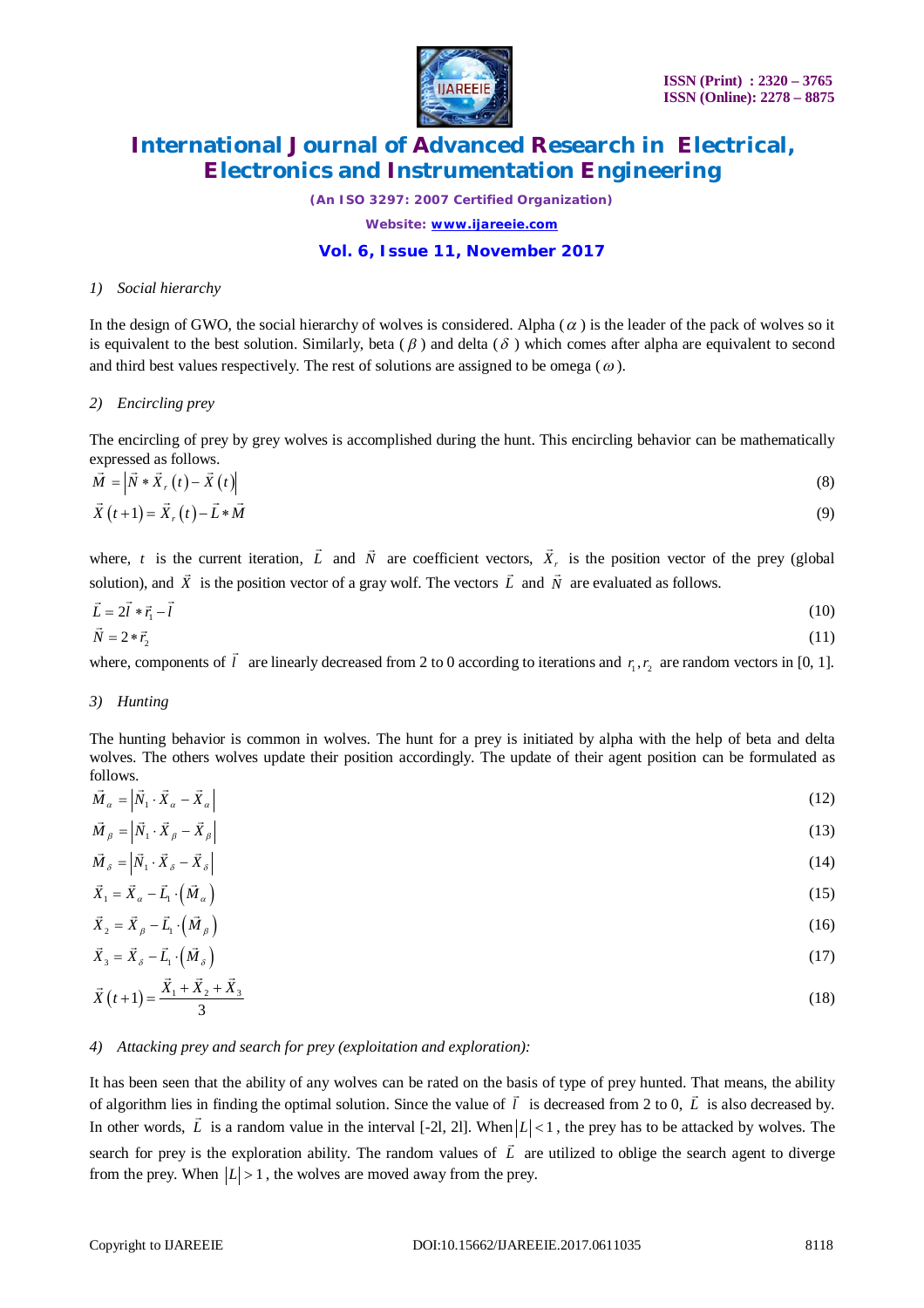

*(An ISO 3297: 2007 Certified Organization) Website: [www.ijareeie.com](http://www.ijareeie.com)*

### **Vol. 6, Issue 11, November 2017**

#### C. Hybrid PSO-GWOalgorithm

The proposed hybrid PSO-GWO algorithm is formed by hybridization of basic PSO and GWO algorithm. The advantage of this hybridization is to eradicate the disadvantage associated with basic PSO algorithm and to use the advantage of GWO algorithm. The hybridized algorithm starts with the random initialization of the population. Then, the population is updated by the PSO algorithm and the better solution is selected. The selected solution are then finetuned and updated by then GWO algorithm. The better solution are selected and fed to the next iteration. This process is repeated until any termination criterion is met. The flowchart of proposed hybrid PSO-GWO algorithm is presented in Fig. 1.



Fig. 1. Flowchart of hybrid PSO-GWO algorithm.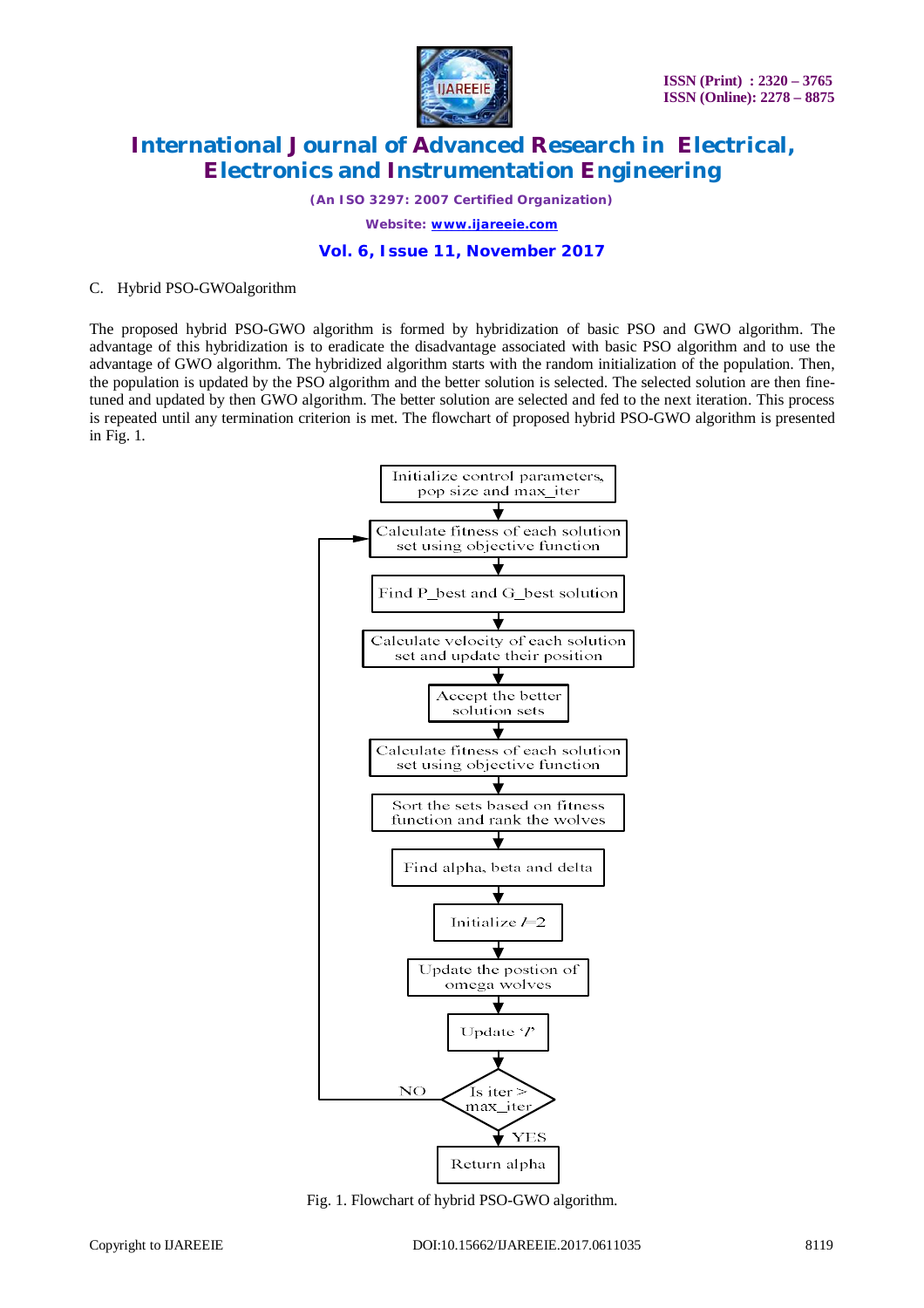

*(An ISO 3297: 2007 Certified Organization) Website: [www.ijareeie.com](http://www.ijareeie.com)*

### **Vol. 6, Issue 11, November 2017**

#### D. Implementation of hybrid PSO-GWO algorithm to ELDP

Step 1: Read system data. Input population size and maximum iteration.

Step 2: Initialize random population *X* of generated power of the units within their limits using following for each solution.

$$
P_m = P_m^{\min} + rand \left( \left( P_m^{\max} - P_m^{\min} \right) \right) \tag{19}
$$

The resultant initial population *X* will be as follows.

$$
X = \begin{pmatrix} P_{11} & \cdots & P_{1N} \\ \vdots & \ddots & \vdots \\ P_{N^{POP}1} & \cdots & P_{N^{POP}N} \end{pmatrix}
$$
 (20)

where,  $N^{pop}$  is the population and  $N$  is the number of units.

Step 3: Evaluate fitness function for each solution in the population using (3).

Step 4: Select *pbest* and *gbest* solutions.

Step 5: Update the velocity and position of the solution using (6)and (7), respectively.

Step 6: Select better solutions and evaluate objective function.

Step 4: Sort the solutions based on evaluated objective function and rank the dispatch solution.

Step 5: Determine alpha, beta and delta dispatch solution.

Step 6: Initialize  $l = 2$  and obtain  $L$ .

Step 7: Update each solution using (18) depending upon the value of *L* .

Step 8: Select the better solution based on fitness function evaluation.

Step 9: Update *l* .

Step 10: Repeat steps 3 to 9 until any termination criteria is met.

#### **IV. SIMULATION RESULTS AND DISCUSSION**

In this paper, hybrid PSO-GWO algorithm is proposed to solve a non-convex ELDP neglecting transmission line losses. Throughout the study, a population size of 20 is considered while maximum iteration is taken to be 500. Two standard IEEE test systems of 3 generators and 13 generators with and without VPL are considered for the simulation and the results so obtained from the proposed algorithm are compared with PSO and GWO. The system data are taken from [26]. The social learning factors  $c_1$  and  $c_2$  are taken to be 2 and 2, respectively whereas inertia weight *w* is considered to be 0.9 for PSO algorithm. All simulation studies are studied in MATLAB environment.

A. A three generator system

In this system, the total load demand is 850 MW. Table I shows the ELD for the system without considering transmission losses and the VPL effects. The results obtained from hybrid PSO-GWO are compared with PSO and GWO for this system. From the table, it can be observed that the minimum total cost of generation i.e. 8194.4230 \$/h is obtained with IGWO while GWO is incurring 8195.1897 \$/h and PSO is incurring 8203.6415 \$/h. This suggests that hybrid PSO-GWO is more superior to PSO and GWO in obtaining optimal power dispatch. Fig. 2 shows the convergence characteristics of the algorithms for the taken system. From the figure, it can be seen that hybrid PSO-GWO converges to minimum value faster in comparison to PSO and GWO.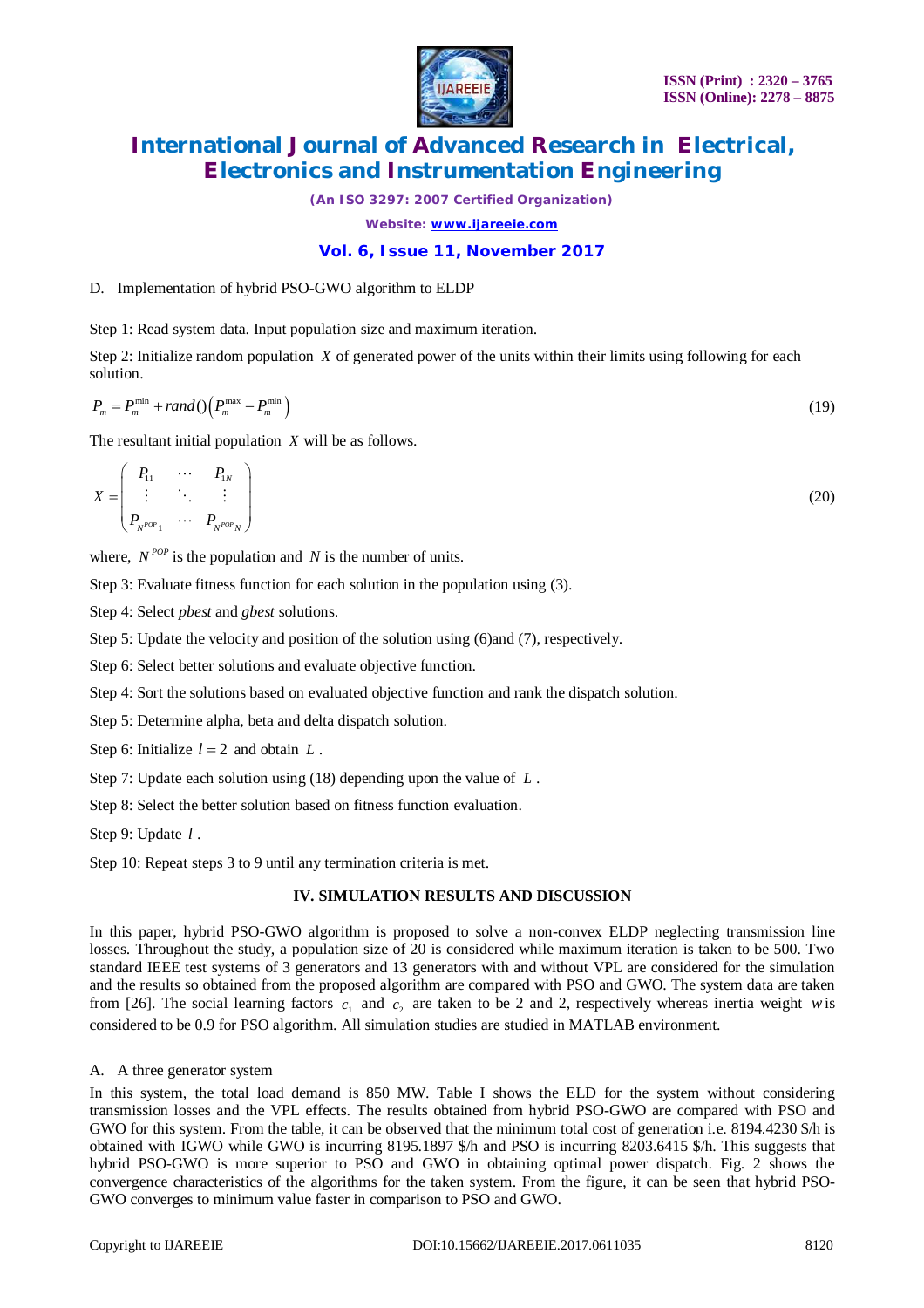.PSO GWO PSO-GWO

350 400 450

500



### **International Journal of Advanced Research in Electrical, Electronics and Instrumentation Engineering**

*(An ISO 3297: 2007 Certified Organization)*

*Website: [www.ijareeie.com](http://www.ijareeie.com)*

### **Vol. 6, Issue 11, November 2017**

9200

TABLE I. ECONOMIC LOAD DISPATCH FOR CASE A WITHOUT VPL

| Economic Load dispatch in MW |           |            |                           | 9000                       |                                       |
|------------------------------|-----------|------------|---------------------------|----------------------------|---------------------------------------|
| Generating<br>Units          | PSO       | <b>GWO</b> | Hybrid PSO-<br><b>GWO</b> | (§/hr)<br>8800             | 8250                                  |
| Unit 1                       | 350.1190  | 398.4993   | 388.9467                  | cost of generation<br>8600 | 8200                                  |
| Unit 2                       | 341.5078  | 340.6964   | 338.0075                  |                            | 8150                                  |
| Unit 3                       | 158.3733  | 110.8141   | 123.0472                  | 8400                       | 10 20 30                              |
| Total cost                   | 8203.6415 | 8195.1897  | 8194.4230                 | Total                      |                                       |
| of                           |           |            |                           | 8200                       |                                       |
| generation                   |           |            |                           |                            |                                       |
| $(\frac{\sqrt{h}}{h})$       |           |            |                           | 8000                       | 300<br>250<br>50<br>200<br>150<br>100 |

No. of iterations Fig. 2. Convergence characteristics for Case A without VPL effects

When the non-smooth nature of the cost is considered, the total cost of generation is ought to increase. Table II shows the comparative results obtained for ELD for the system considering the VPL effects with transmission losses neglected. From the table, it can be inferred that the minimum total cost of generation i.e. 8234.2826 \$/h is obtained with hybrid PSO-GWO while GWO is incurring 8243.1671 \$/h and PSO is incurring 8417.6868 \$/h. This suggests that hybrid PSO-GWO is more superior to PSO and GWO in obtaining optimal power dispatch. Also in this case, it can be seen that the total cost of generation is increased with the inclusion of VPL effects in the problem. Fig. 3 shows the convergence characteristics of total generation cost. From the figure, it can be observed that hybrid PSO-GWO converges to minimum value faster in comparison to PSO and GWO.

.

TABLE II. ECONOMIC LOAD DISPATCH FOR CASE A WITH VPL

| Generating | Economic Load dispatch in MW |            |                           |  |
|------------|------------------------------|------------|---------------------------|--|
| Units      | PSO                          | <b>GWO</b> | Hybrid PSO-<br><b>GWO</b> |  |
| Unit 1     | 299.5854                     | 499.6636   | 299.7240                  |  |
| Unit 2     | 350.8043                     | 250.4032   | 400.1770                  |  |
| Unit 3     | 199.6103                     | 99.9690    | 150.1042                  |  |
| Total cost | 8417.6868                    | 8243.1671  | 8234.2826                 |  |
| of         |                              |            |                           |  |
| generation |                              |            |                           |  |
| $(\$/h)$   |                              |            |                           |  |



#### B. A thirteen generator system

In this system, the total load demand is 1800 MW. Table III lists the ELD for the system without considering transmission losses and the VPL effects. The results obtained from hybrid PSO-GWO are compared with PSO and GWO in this case also. From this table, it can be clearly observed that the minimum total cost of generation i.e. 17936.1918 \$/h is obtained with hybrid PSO-GWO while GWO is incurring 17972.8078 \$/h and PSO is incurring 17987.1516 \$/h. This suggests that hybrid PSO-GWO is more superior to PSO and GWO in obtaining optimal power dispatch. Fig. 4 shows the convergence characteristics of the algorithms for the taken system. From the figure, it can be inferred that the convergence rate of hybrid PSO-GWO is higher in comparison to PSO and GWO.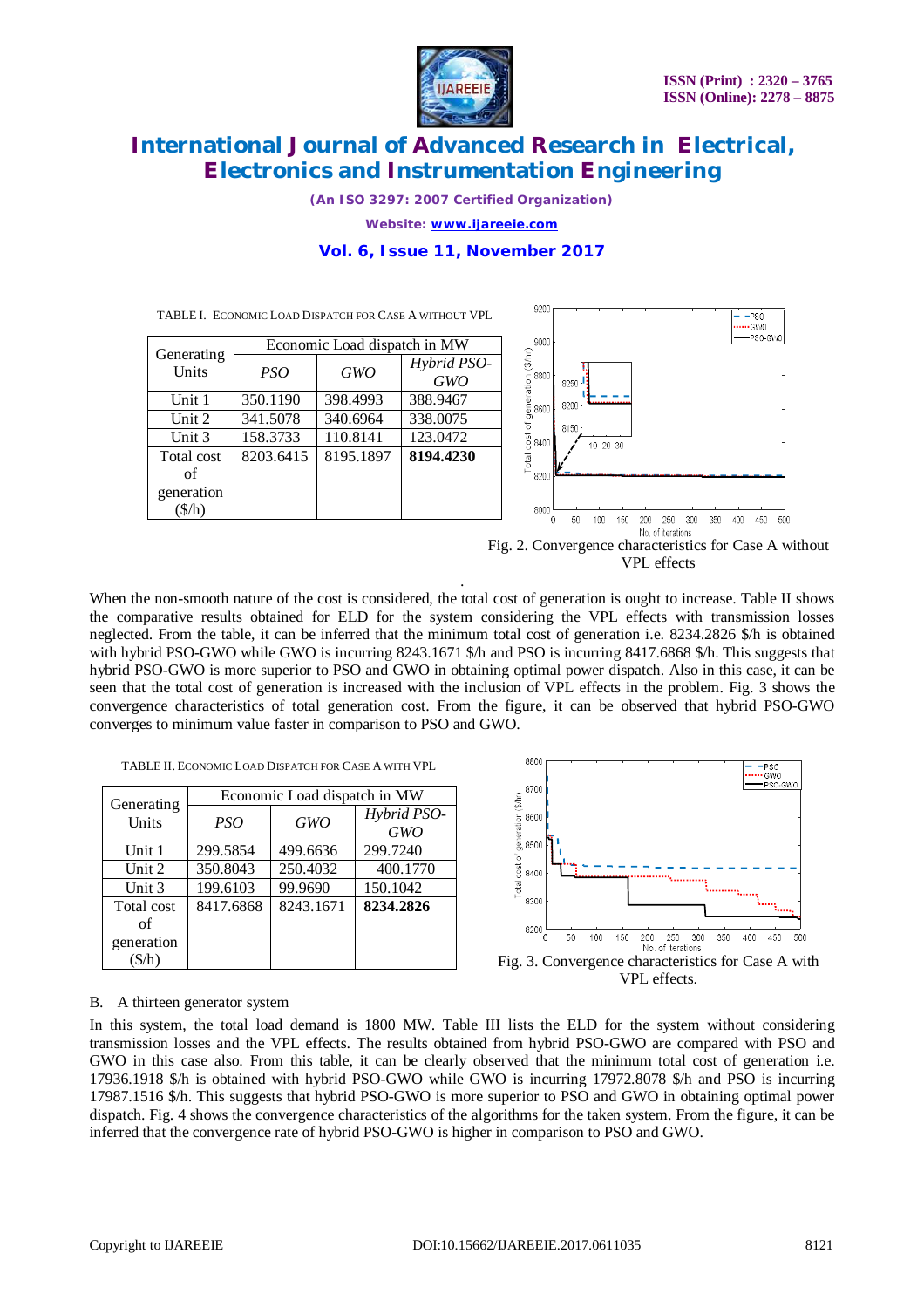

*(An ISO 3297: 2007 Certified Organization)*

*Website: [www.ijareeie.com](http://www.ijareeie.com)*

#### **Vol. 6, Issue 11, November 2017**

| Generating | Economic Load dispatch in MW |            |                |
|------------|------------------------------|------------|----------------|
| Units      | PSO                          | <b>GWO</b> | Hybrid PSO-GWO |
| Unit 1     | 453.8478                     | 630.4293   | 512.6230       |
| Unit 2     | 143.8530                     | 53.0428    | 255.5768       |
| Unit 3     | 236.0105                     | 280.1076   | 218.9758       |
| Unit 4     | 120.1254                     | 93.4711    | 102.4349       |
| Unit 5     | 126.0762                     | 99.2055    | 125.4245       |
| Unit 6     | 126.5154                     | 129.0343   | 106.0419       |
| Unit 7     | 102.8327                     | 87.6559    | 96.2335        |
| Unit 8     | 100.3922                     | 98.5773    | 91.9451        |
| Unit 9     | 133.3605                     | 123.6202   | 101.7415       |
| Unit 10    | 46.4585                      | 48.0685    | 37.5856        |
| Unit 11    | 79.5560                      | 41.7148    | 40.0000        |
| Unit 12    | 73.9108                      | 59.9395    | 56.4998        |
| Unit $13$  | 57.0648                      | 55.1975    | 55.0000        |

17987.1516 17972.8078 **17936.1918**

TABLE III. ECONOMIC LOAD DISPATCH FOR CASE B WITHOUT VPL



VPL effects.

When the non-smooth nature of the cost is considered, the total cost of generation is ought to increase. Table IV shows the comparative results obtained for optimal power dispatch for the system considering the VPL effects with transmission losses neglected. From the table, it can be inferred that the minimum total cost of generation i.e. 18630.7654 \$/h is obtained with hybrid PSO-GWO while GWO is incurring 18667.2100 \$/h and PSO is incurring 18740.3033 \$/h. This suggests that hybrid PSO-GWO is more superior to PSO and GWO in obtaining optimal power dispatch. Also in this case, it can be seen that the total cost of generation is increased with the inclusion of VPL effects in the problem. Fig. 5 shows the convergence characteristics of the algorithms for the studied system. From the figure, it can be observed that hybrid PSO-GWO converges to minimum value faster in comparison to PSO and GWO which again confirms the superior performance of the proposed algorithm over other.

TABLE IV. ECONOMIC LOAD DISPATCH FOR CASE B WITH VPL

| Generating    | Economic Load dispatch in MW |            |                |
|---------------|------------------------------|------------|----------------|
| Units         | PSO <sup>-</sup>             | GWO        | Hybrid PSO-GWO |
| Unit 1        | 658.4667                     | 324.2137   | 407.8611       |
| Unit 2        | 47.1279                      | 213.2025   | 250.8120       |
| Unit 3        | 157.7738                     | 332.9281   | 79.5851        |
| Unit 4        | 77.0871                      | 153.5162   | 168.1617       |
| Unit 5        | 91.5161                      | 105.6721   | 163.1247       |
| Unit 6        | 120.0854                     | 110.0197   | 67.8759        |
| Unit 7        | 92.5560                      | 60.0000    | 141.4854       |
| Unit 8        | 138.6376                     | 103.7928   | 78.1028        |
| Unit 9        | 95.8549                      | 60.0000    | 117.5905       |
| Unit $10$     | 70.9015                      | 103.0895   | 38.1364        |
| Unit 11       | 94.1169                      | 40.0000    | 86.7132        |
| Unit 12       | 62.8156                      | 112.4845   | 102.2184       |
| Unit 13       | 94.4486                      | 83.6138    | 102.8422       |
| Total cost of | 18740.3033                   | 18667.2100 | 18630.7654     |
| generation    |                              |            |                |
| (S/h)         |                              |            |                |

![](_page_7_Figure_12.jpeg)

Fig. 5. Convergence characteristics for Case B with VPL effects.

#### **V.CONCLUSION**

In this work, a non-convex ELDP is solved with a novel proposed algorithm. The proposed algorithm is a hybrid version of particle swarm and grey wolf optimization. In PSO, the local search exploration was not that much convincing and it is often subjected to local minima trappings. However, GWO is found to be very much capable of

Total cost of generation (\$/h)